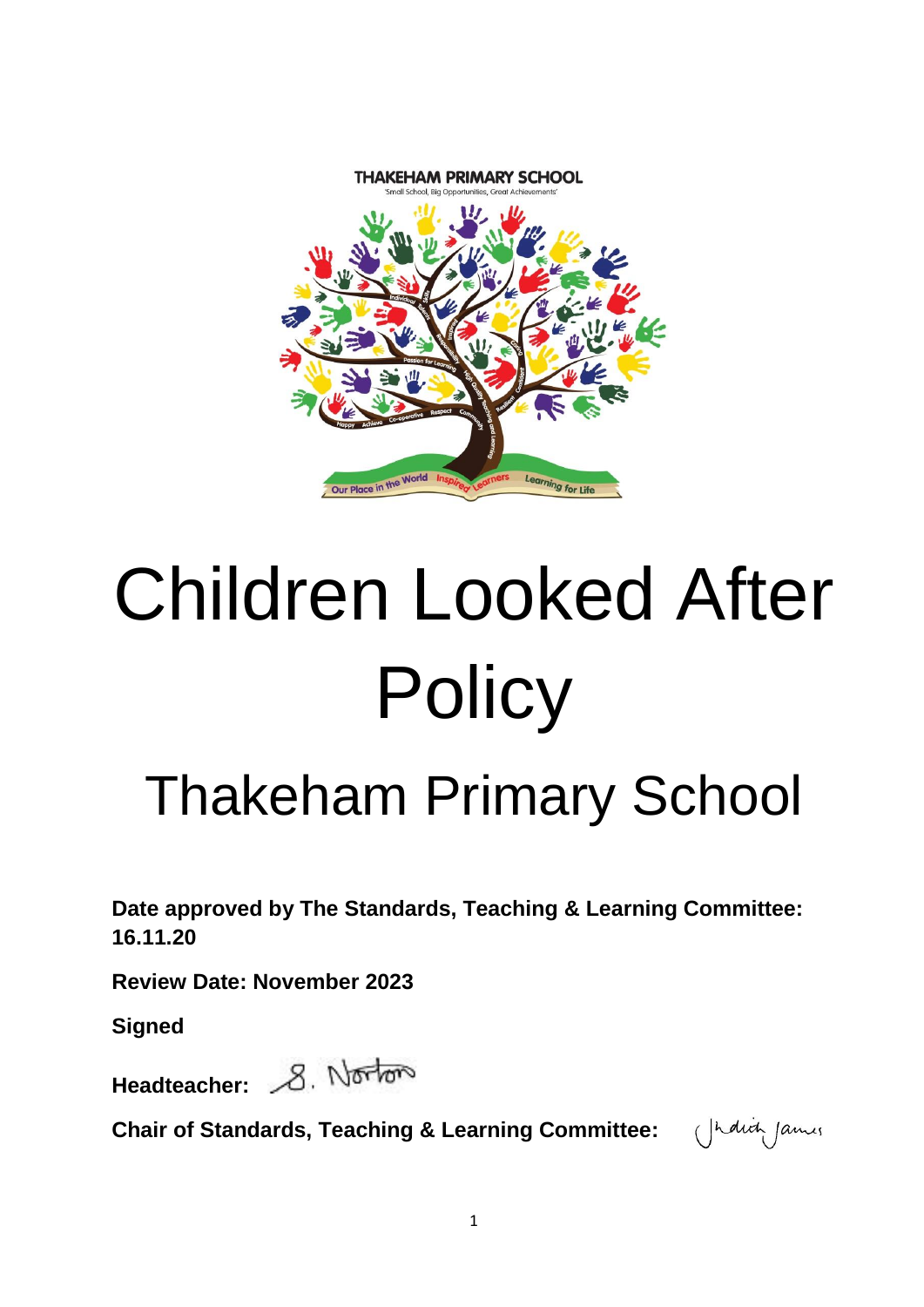# **Rationale**

Nationally, Children Looked After significantly underachieve and are at greater risk of exclusion compared with their peers. Schools have a major part to play in ensuring that Children Looked After are enabled to be healthy, stay safe, enjoy, achieve, make a positive contribution to society and achieve economic well-being, in line with Every Child Matters. Schools can also provide a source of continuity and "normality" for children who may have been subject to emotional distress, abuse, and disruption. School can be the place where children maintain friendships and a place where they feel safe and can be themselves.

Raising levels of achievement, helping Children Looked After succeed, and providing a better future for them are key priorities for us at Thakeham Primary School.

#### **Definition**

The term "looked after" was introduced by the Children Act 1989. This refers to a child who is either accommodated (whereby the local authority provides for the child on an agreed basis with the person who has parental responsibility) or is subject to a care order (whereby a court order grants shared parental responsibility to the local authority in order to protect and promote a child's welfare). Children in both instances could be living with foster carers, in a residential unit, in a residential school, with relatives, or even with parents on a part or full time basis.

#### **Legal Framework**

This policy takes account of:

- the Council's duty under Section 52 of the Children Act 2004 to promote the educational achievement of Children looked after
- the Education (Admission of Children looked after) (England) Regulations 2006
- Promoting the education of looked-after and previously looked-after children (DfE 2018)
- The designated teacher for looked-after and previously looked-after children Statutory guidance on their roles and responsibilities (DfE 2018)
- relevant DfE guidance to Governing Bodies (Supporting Looked After Learners: A Practical Guide for School Governors).

Schools must:

- Ensure access to a balanced and broadly based education to all Children Looked After
- Prioritise recording and improving the academic achievement of all Children Looked After
- Prioritise a reduction in the number of exclusions and truancies for all Children Looked After
- Ensure there is a designated teacher to advocate for the rights of Children Looked After
- Develop systems of communications and protocols
- Promote the attendance of Children Looked After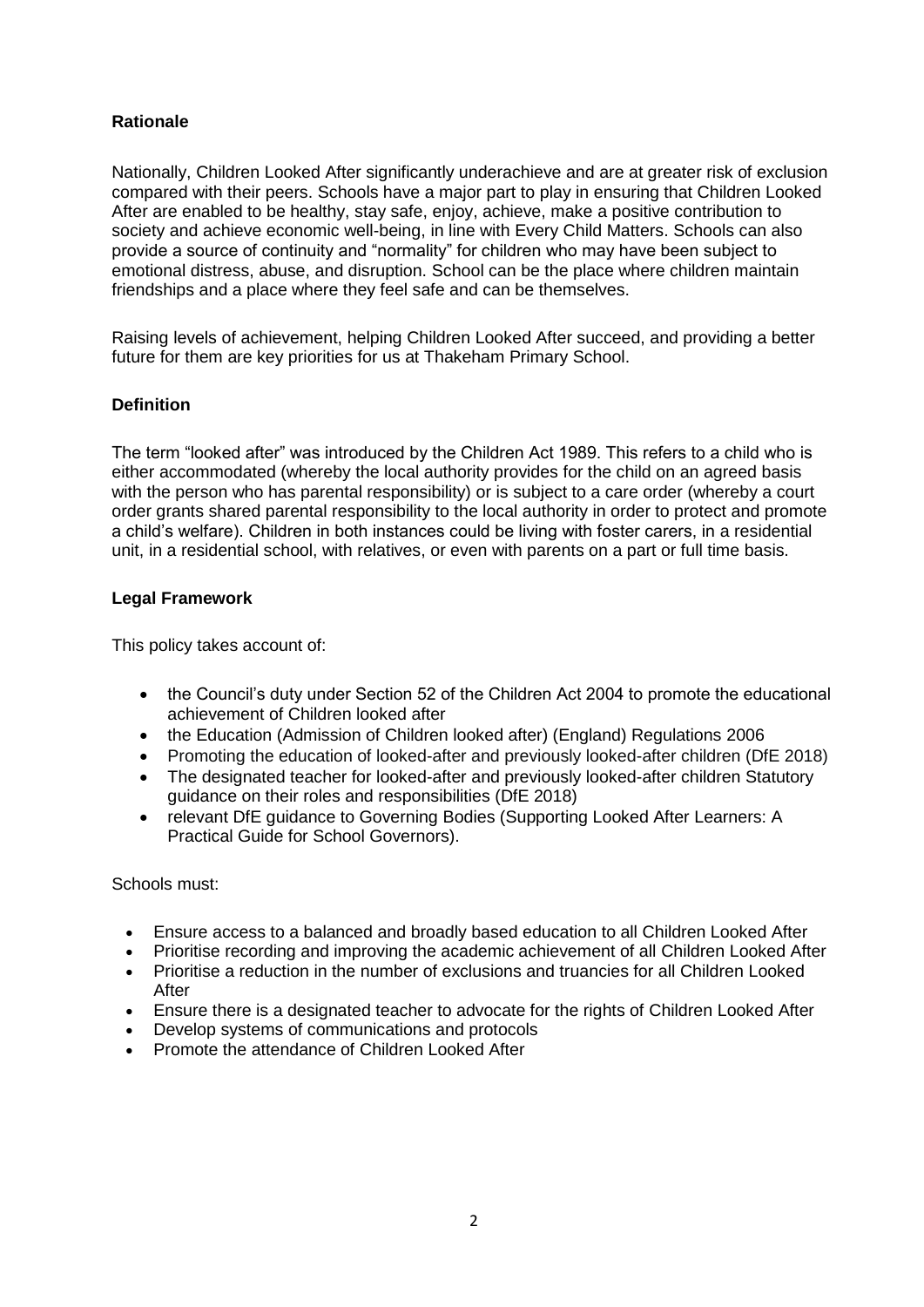# **Objectives**

We will:

- Endeavour to support all Children Looked After educated in this school to achieve to their fullest possible academic potential.
- Provide a climate of acceptance and challenge negative stereotypes.
- Ensure all Children Looked After have the same opportunities to participate fully in the National Curriculum, careers guidance, extra-curricular activities, work experience, and enjoy the school experience fully in line with corporate parenting principles.
- Ensure discretion when addressing a child's care status and ensure there is sensitivity to the background of children who are looked after, especially surrounding work on family.
- Ensure that a clear protocol for sharing of information will be followed both within school and with outside agencies.
- Ensure the designated teacher is provided with regular training, and that they cascade this training to school staff as appropriate.
- Work alongside social workers to ensure that each Child Looked After has a current Personal Education Plan (PEP) in place.
- Be proactive is seeking funding to support our aims within this policy and to support the child in achieving their objectives as set out in their PEP.
- Seek to review all school policies in light of relevant legislation.

# **Roles and Responsibilities**

# **The Role of the Designated Teacher**

At Thakeham Primary School our Designated Teacher for CLA is Sam Norton, Headteacher.

The support teacher for CLA is Alison Mullineux, Inclusion Leader.

**The Designated Teacher has a leadership role in promoting the educational achievement of every Child Looked After on the school's roll.** The role should make a positive difference by promoting a whole school culture where the personalised learning needs of every Child Looked After matters and their personal, emotional and academic needs are prioritised.

**The Designated Teacher should have lead responsibility for helping school staff to understand the things which can affect how Children Looked After learn and achieve.** This work will ensure that everyone involved in helping Children Looked After understand that in

order to do this they need to:

- have high expectations of looked after children's involvement in learning and educational progress;
- undertake relevant training;
- be aware of the emotional, psychological and social effects of loss and separation from birth families, the reasons for that separation and that some children may find it difficult to build relationships of trust with adults because of their experiences;
- understand the reasons which may be behind a Child Looked After's behaviour, and why they may need more support than other children but the teacher should not allow this to be an excuse for lowering expectations of what a child is capable of achieving;
- understand how important it is to see looked after children as individuals rather than as a homogeneous group and to not publicly treat them differently from their peers;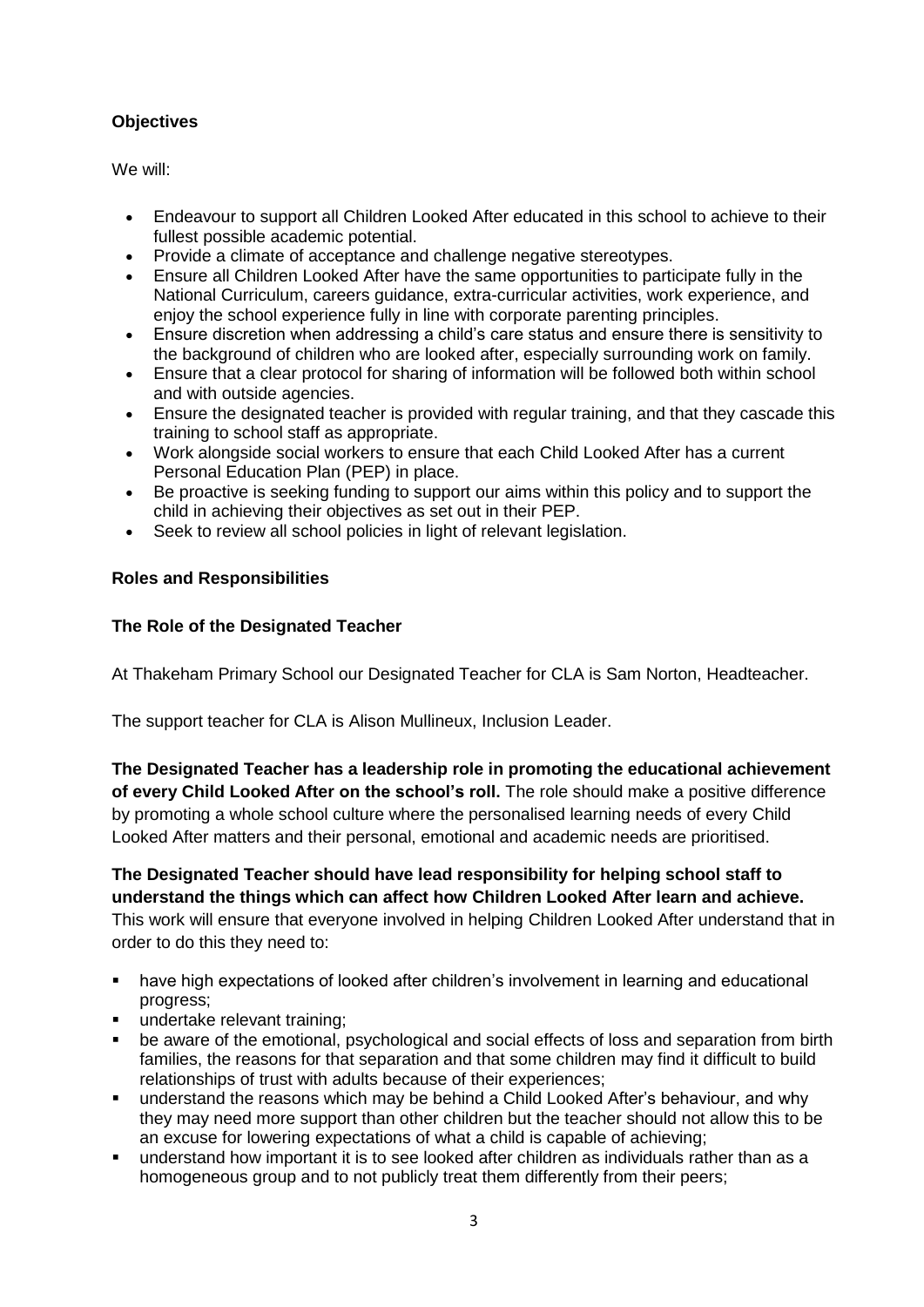- appreciate the importance of showing sensitivity about who else knows about a Child's Looked After status;
- appreciate the central importance of the child's PEP in helping to create a shared understanding between teachers, carers, social workers and most importantly, depending on age and understanding, the child him or herself of what everyone needs to do to help them to achieve their potential;
- have the level of understanding they need of the role of social workers, the Virtual School Headteacher and how education – and the function of the PEP – fits into the wider care planning duties of the authority which looks after the child.

# **In promoting the educational achievement of Children Looked After the designated teacher should:**

- contribute to the development and review of whole school policies to ensure that they do not unintentionally put looked after children at a disadvantage;
- make sure, in partnership with other staff, that there are effective and well understood school procedures are in place to support a looked after child's learning. Particular account should be taken of the child's needs when joining the school and of the importance of promoting an ethos of high expectations about what he or she can achieve;
- promote a culture in which looked after children believe they can succeed and aspire to further and higher education;
- promote a culture in which looked after children are able to discuss their progress and be involved in setting their own targets, have their views taken seriously and are supported to take responsibility for their own learning;
- be a source of advice for teachers at school about differentiated teaching strategies appropriate for individual pupils who are looked after;
- make sure the school makes use of a wide range of approaches to assessment to improve the short and medium term progress of looked after children and help them and their teachers understand where they are in their learning, where they need to go and how to get there;
- make sure that looked after children benefits from funding sought from the Virtual School to meet their PEP targets and ensure the targets are SMART and well-resourced.
- promote good home-school links through contact with the child's carer about how they can support his or her progress by paying particular attention to effective communication with carers
- make sure that carers understand the potential value of one-to-one tuition and are equipped to engage with it at home;
- have lead responsibility for the development and implementation of the child's Personal Education Plan (PEP) within school in partnership with others as necessary.
- **Prepare and write an annual report to the Governing Body using the agreed template**

#### **Most importantly, the Designated Teacher is the child's champion in school and the first point of contact for school colleagues, carers and social workers regarding anything to do with the child's education.**

#### **The Role of the Governing Body**

Our named Children Looked After Governor is Gina Webb who will work in co-operation with the Designated Teacher for ensuring that all Children Looked After have equal access to all learning opportunities in line with their peers.

The named Governor/Governing Body should be satisfied that: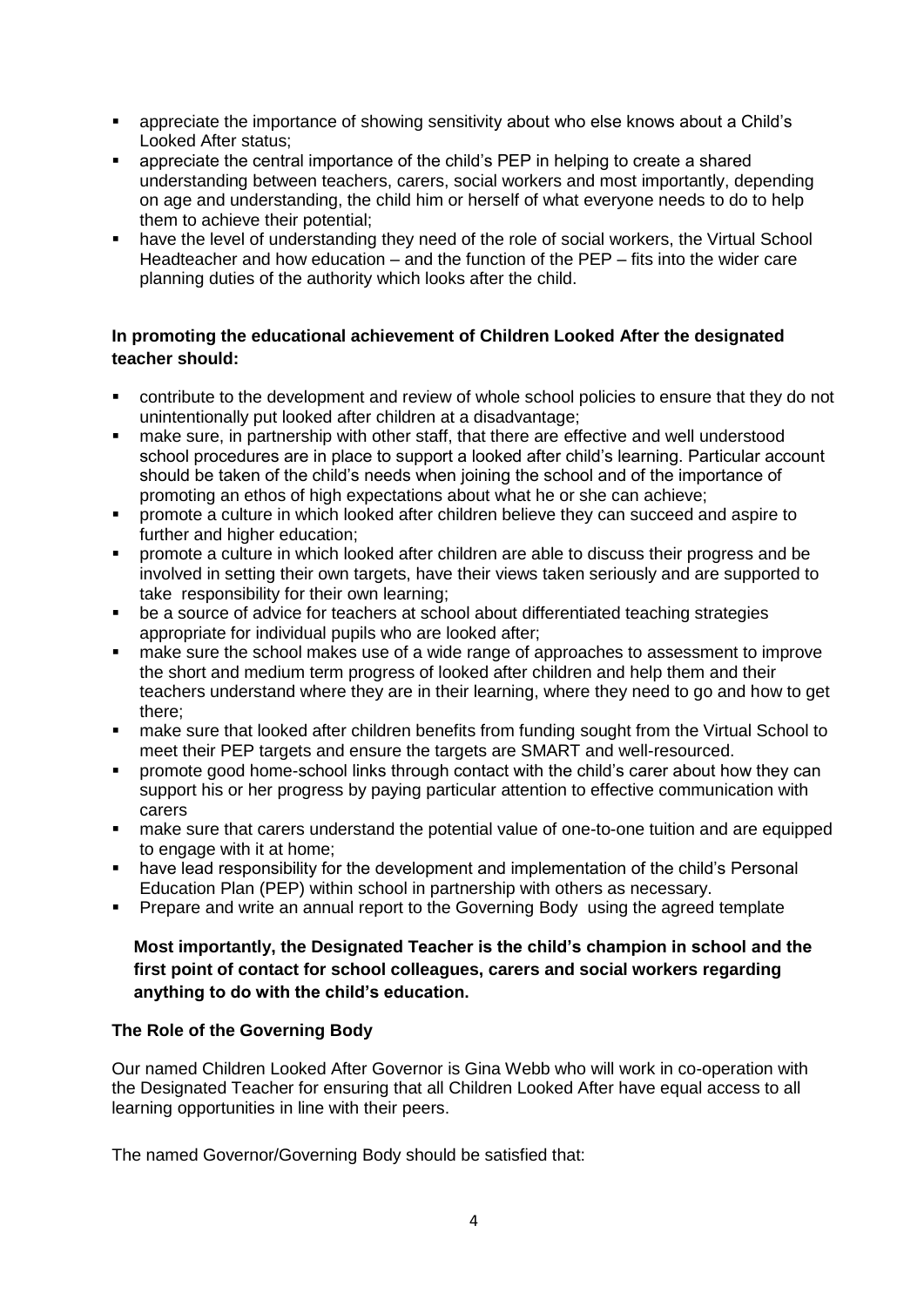- the school has a coherent policy for Children Looked After
- the school's other policies and procedures support these children's needs and the school's policies and procedures are reviewed in the light of any new legislation
- there is a Designated Teacher in place who has received appropriate training
- Children Looked After have equal access to all areas of the curriculum
- resources are allocated to meet the needs of children looked after
- the school has an overview of the needs and progress of Children Looked After
- all governors and the Designated Teacher are fully aware of the legal requirements and guidance on the education of Children Looked After
- the academic progress of Children Looked After is monitored through an annual report
- work is undertaken to prevent exclusions and reduce time out of school, by ensuring the school implements policies and procedures to ensure Children Looked After achieve and enjoy their time at the school.

#### **Personal Education Plans**

Each child will have a Personal Education Plan (PEP), which their social worker along with the Designated Teacher will take the lead in developing. Both should be clear on their roles before, during and following their meeting. Other staff will contribute in writing as appropriate. These are completed electronically (ePEP).

The PEP will consider:

- the child's strength's and weaknesses
- interests, both in and out of school
- developmental and educational and pastoral needs
- future plans, and how these can be supported
- issues arising for the child
- It will also identify targets that will be reviewed during the next PEP meeting.

A PEP should:

- identify developmental and educational needs in relation to skills, knowledge, subject areas and experiences;
- set short and long-term educational attainment targets agreed in partnership with the child and the carer where appropriate;
- include a record of planned actions, including milestones on homework, extra tuition and study support, that the school and others will take to promote the educational achievement of the child, based on an assessment of their educational needs;
- include information on how the child's progress is to be rigorously monitored;
- record details of specific interventions and targeted support that will be used to make sure personal education targets are met, especially at the end of Key Stage 2 in relation to English and mathematics;
- say what will happen, or is already happening, to put in place any additional support which may be required - e.g. possible action to support special educational needs involving the InCo, educational psychologist, or local authority education services (information contained within a EHC plan does not have to be duplicated in the PEP, a reference is sufficient as long as the plans work together to meet overall needs);
- set out information on what will happen or is already happening to identify and support any mental health needs relevant to the child's education;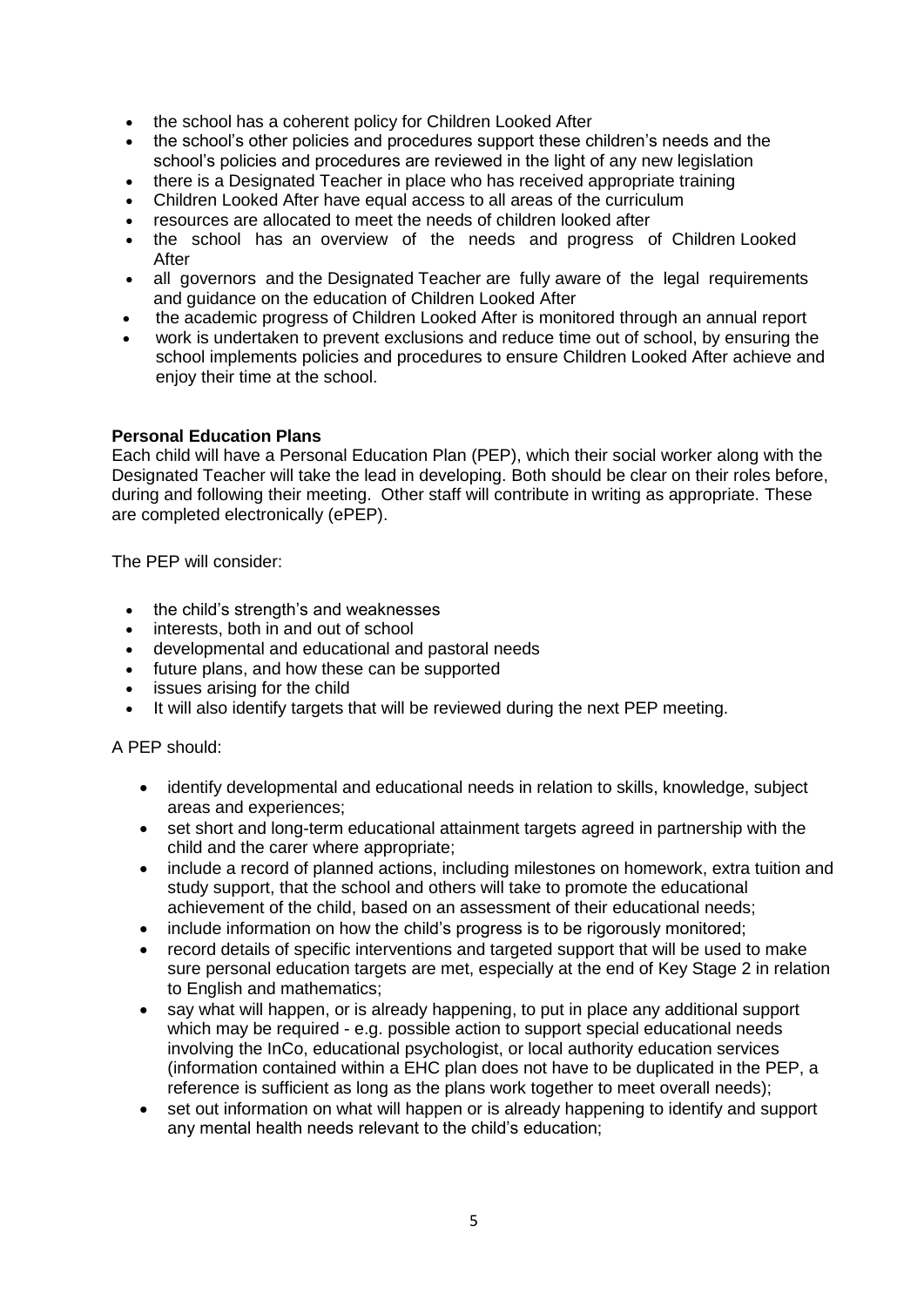- set out how a child's aspiration and self-confidence is being nurtured. High aspirations are crucial to successful planning for the future. They should focus on young person's strengths and capabilities and the outcomes they want to achieve;
- include the child's views on how they see they have progressed and what support they consider to be most effective;
- be a record of the child's academic achievements and participation in the wider activities of the school and other out of school learning activities (e.g. sporting, personal development);
- provide information which helps all who are supporting the child's educational achievement to understand what works for them, helping to substitute for the role that parents might otherwise provide; and
- have clear accountability in terms of who within the school is responsible for making the actions identified in the plan happen.

# **Monitoring and reviewing the PEP in school**

Designated teachers should work closely with other staff in school to make sure the child's progress is rigorously monitored and evaluated. They should be able to:

- judge whether the teaching and learning and intervention strategies being used are working to support achievement and wellbeing; and
- know whether the young person is likely to meet the attainment targets in their PEP.

If the young person is not on track to meet targets, the designated teacher should be instrumental in agreeing the best way forward with them in order to make progress and ensure that this is reflected in the PEP.

A child's care plan is reviewed regularly by the authority that looks after them. These reviews are statutory and must be done at the following intervals:

- the first review must happen within 20 working days of the date the child became lookedafter;
- the second at not more than three months after the first review:
- the third and subsequent reviews at not more than six monthly intervals.

The review is chaired by an Independent Reviewing Officer (IRO). The IRO will ask about the child's educational progress as part of the overall care plan review and should have access to the most up-to-date PEP.

Regulation 36 of the Care, Placement and Case Review (England) Regulations 2010 requires the IRO to attend the review meeting "as far as reasonably practicable". When in attendance the IRO must chair the review meeting.

So that there can be an informed discussion at the statutory review of the care plan about the child's progress in school, the designated teacher is responsible for ensuring that:

- they review the PEP before the statutory review of the care plan, it is up-todate and contains any new information since the last PEP review, including whether agreed provision is being delivered;
- the PEP is clear about what has or has not been taken forward, noting what resources may be required to further support the child and from where these may be sourced; and
- they pass the updated PEP to the child's social worker and Virtual School ahead of the statutory review of the care plan.

#### **Admission/Induction Arrangements**

Children Looked After are a priority for admission and, as such, we will follow the WSCC published admission criteria.